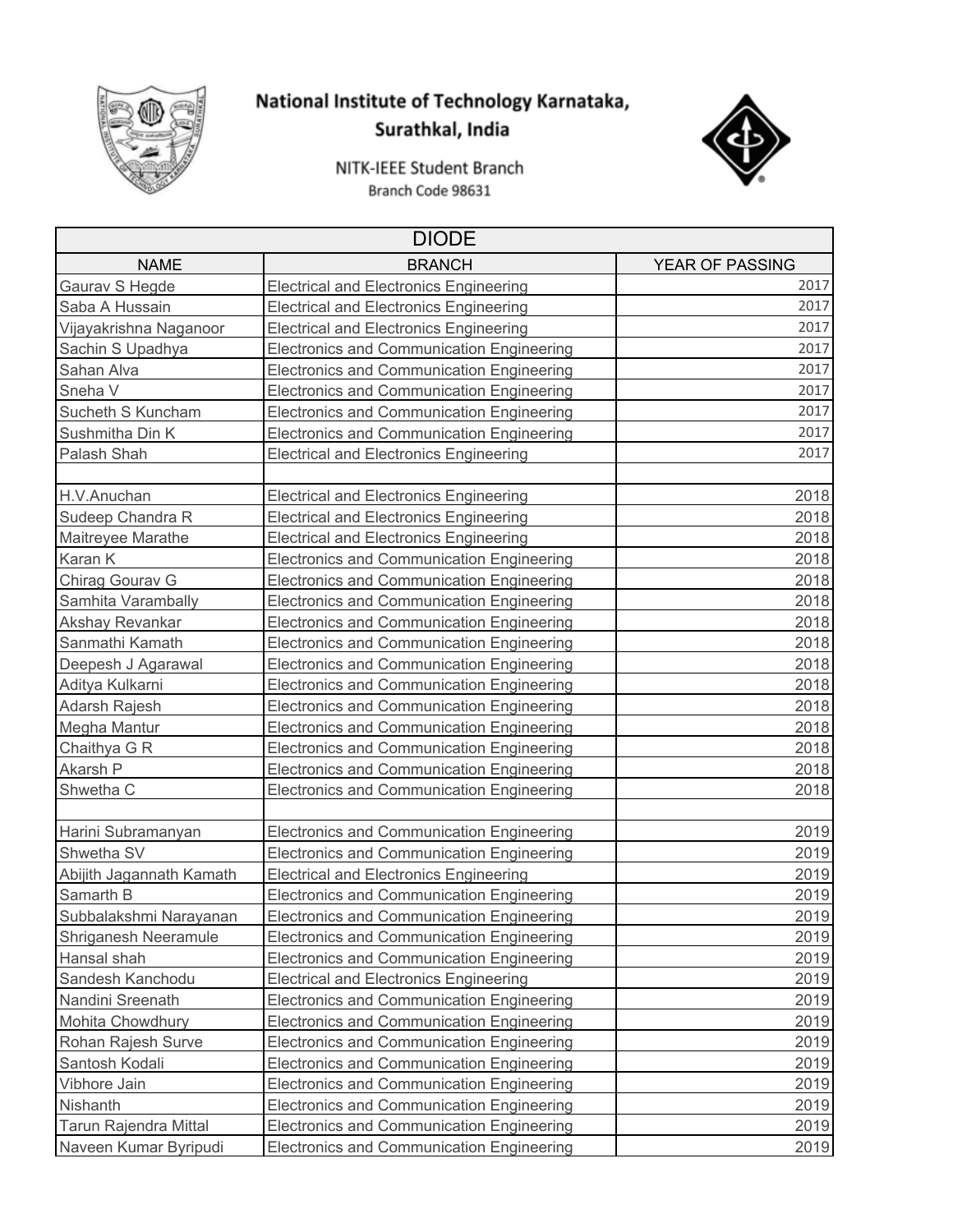| <b>PISTON</b>        |                                  |                 |  |
|----------------------|----------------------------------|-----------------|--|
| <b>NAME</b>          | <b>BRANCH</b>                    | YEAR OF PASSING |  |
| Nitin Srinath        | <b>Mechanical Engineering</b>    | 2017            |  |
| Rohit Kumar          | <b>Mechanical Engineering</b>    | 2017            |  |
| Shreyas Hegde        | <b>Mechanical Engineering</b>    | 2017            |  |
| Ravi Hasyagar        | <b>Mechanical Engineering</b>    | 2017            |  |
| Meet Upadhyay        | <b>Mechanical Engineering</b>    | 2017            |  |
| Satyesh Awasthi      | <b>Mechanical Engineering</b>    | 2017            |  |
| Yuvraj Singh Bawa    | <b>Mechanical Engineering</b>    | 2017            |  |
| Akshay Kumar V       | <b>Mechanical Engineering</b>    | 2017            |  |
| Srinidhi S           | <b>Mechanical Engineering</b>    | 2017            |  |
| Siddarth Dhananjay   | <b>Metallurgical Engineering</b> | 2017            |  |
| Srajan Shetty        | <b>Chemical Engineering</b>      | 2017            |  |
| Aditya S             | <b>Mechanical Engineering</b>    | 2018            |  |
| <b>Prajwal GS</b>    | <b>Mechanical Engineering</b>    | 2018            |  |
| Hitesh B             | <b>Mechanical Engineering</b>    | 2018            |  |
| <b>Vedanth Reddy</b> | <b>Mechanical Engineering</b>    | 2018            |  |
| Arun Keerthi         | <b>Mechanical Engineering</b>    | 2018            |  |
| Anand Thamban        | <b>Mechanical Engineering</b>    | 2018            |  |
| Tanmay Gadgil        | <b>Mechanical Engineering</b>    | 2018            |  |
| Anirudh Rajesh       | <b>Mechanical Engineering</b>    | 2018            |  |
| Sai Velamala         | <b>Mechanical Engineering</b>    | 2018            |  |
| Ahmed Arham Bijapur  | Civil Engineering                | 2018            |  |
| Pooja Baliga         | <b>Chemical Engineering</b>      | 2018            |  |
| Ananya Vasudevan     | <b>Chemical Engineering</b>      | 2018            |  |
| Yash Lara            | <b>Chemical Engineering</b>      | 2018            |  |
| Shreevarsha          | <b>Metallurgical Engineering</b> | 2018            |  |
| Abhishek Thigale     | <b>Mechanical Engineering</b>    | 2019            |  |
| Akshay Krishna       | <b>Mechanical Engineering</b>    | 2019            |  |
| Amal Saji            | <b>Mechanical Engineering</b>    | 2019            |  |
| Prajwal Bharadwaj    | <b>Mechanical Engineering</b>    | 2019            |  |
| Pranay Nagrani       | <b>Mechanical Engineering</b>    | 2019            |  |
| Shuvam Senapati      | <b>Mechanical Engineering</b>    | 2019            |  |
| Sreecharan Akula     | <b>Mechanical Engineering</b>    | 2019            |  |
| Sriram               | <b>Mechanical Engineering</b>    | 2019            |  |
| Vasista A            | <b>Mechanical Engineering</b>    | 2019            |  |
| Venkat Varun         | <b>Mechanical Engineering</b>    | 2019            |  |
| Vinayak Gopal        | <b>Mechanical Engineering</b>    | 2019            |  |
| Anupama              | <b>Chemical Engineering</b>      | 2019            |  |
| Shivam Tripati       | <b>Chemical Engineering</b>      | 2019            |  |
| Praful Itti          | <b>Civil Engineering</b>         | 2019            |  |